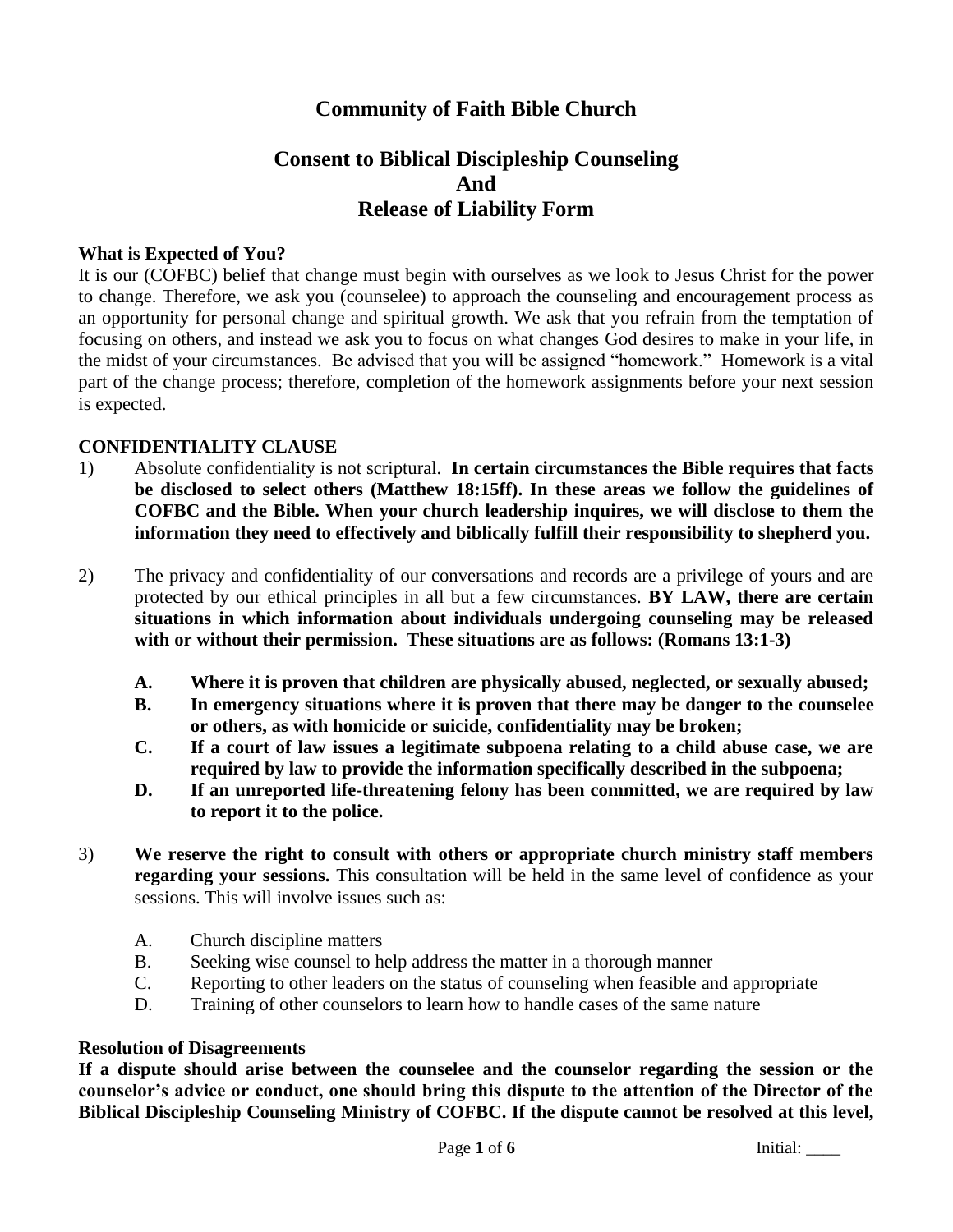**all parties agree to resolve such dispute by submitting to the Conflict Resolution Team of the COFBC (which is comprised of members selected by COFBC's Senior Pastor/Elders) for full and final resolution and conciliation. Both, the counselee and the counselor agree NOT to take this matter to any secular court system. (1 Corinthians 6:1-7)**

**Waiver of Liability**

**The undersigned counselee, having sought biblical discipleship counseling as adhered to by Community of Faith Bible Church, a nonprofit religious organization, hereby acknowledges their understanding of the above stated conditions and therefore releases, acquits and forever discharges from liability the Community of Faith Bible Church, its pastor, elders, pastoral/lay counselors, members, employees, ministries, church staff, subsidiaries (including, but not limited to, Community Counseling Center), partners, agents, affiliated/participating churches and business entities**, **from any and all manner of actions, causes of action, suits, claims or demands in law and equity arising from out of the undersigned's participation in the above-mentioned biblical discipleship counseling ministry.**

**It is further understood, in consideration for receiving any form of counseling from** the **Community of Faith Bible Church, the person (counselee) receiving the counseling agrees to all of the provisions, terms and conditions contained within the attached Exhibit A to this Consent to Biblical Discipleship Counseling and Release of Liability Form.**

**The undersigned agrees that he/she has read and thoroughly understands and agrees to the terms and conditions of this Consent to Biblical Discipleship Counseling and Release of Liability Form and Exhibit A attached hereto (which is incorporated by reference the same as if fully set forth herein) and now willingly (without any coercion) consents to and requests said biblical discipleship counseling from COFBC's biblical discipleship counseling ministry.**

| SIGNED on this | <b>dav</b> | Δ | <u>າເ</u> |
|----------------|------------|---|-----------|
|----------------|------------|---|-----------|

Signed Name:

Printed Name:

| <b>State of Texas</b> |  |  |
|-----------------------|--|--|
| County of             |  |  |

Before me, the undersigned authority on this day personally appeared \_\_\_\_\_\_\_\_\_\_\_\_\_\_\_\_\_\_\_\_\_\_\_\_\_\_\_\_\_\_\_\_, known to me to be the person whose name is subscribed to the foregoing instrument of writing and acknowledged to me that he/she executed the same for the purposes and consideration thereon expressed. SWORN TO AND SUBSCRIBED BEFORE ME, under my official hand and seal of office this the \_\_\_\_\_\_\_\_ day of \_\_\_\_\_\_\_\_\_\_\_\_\_\_\_, 20\_\_\_\_\_\_\_\_.

NOTARY PUBLIC In and for the STATE OF TEXAS

\_\_\_\_\_\_\_\_\_\_\_\_\_\_\_\_\_\_\_\_\_\_\_\_\_\_\_\_\_\_\_\_\_\_\_\_

Printed Name: My Commission expires: \_\_\_\_\_\_\_\_\_\_\_\_\_\_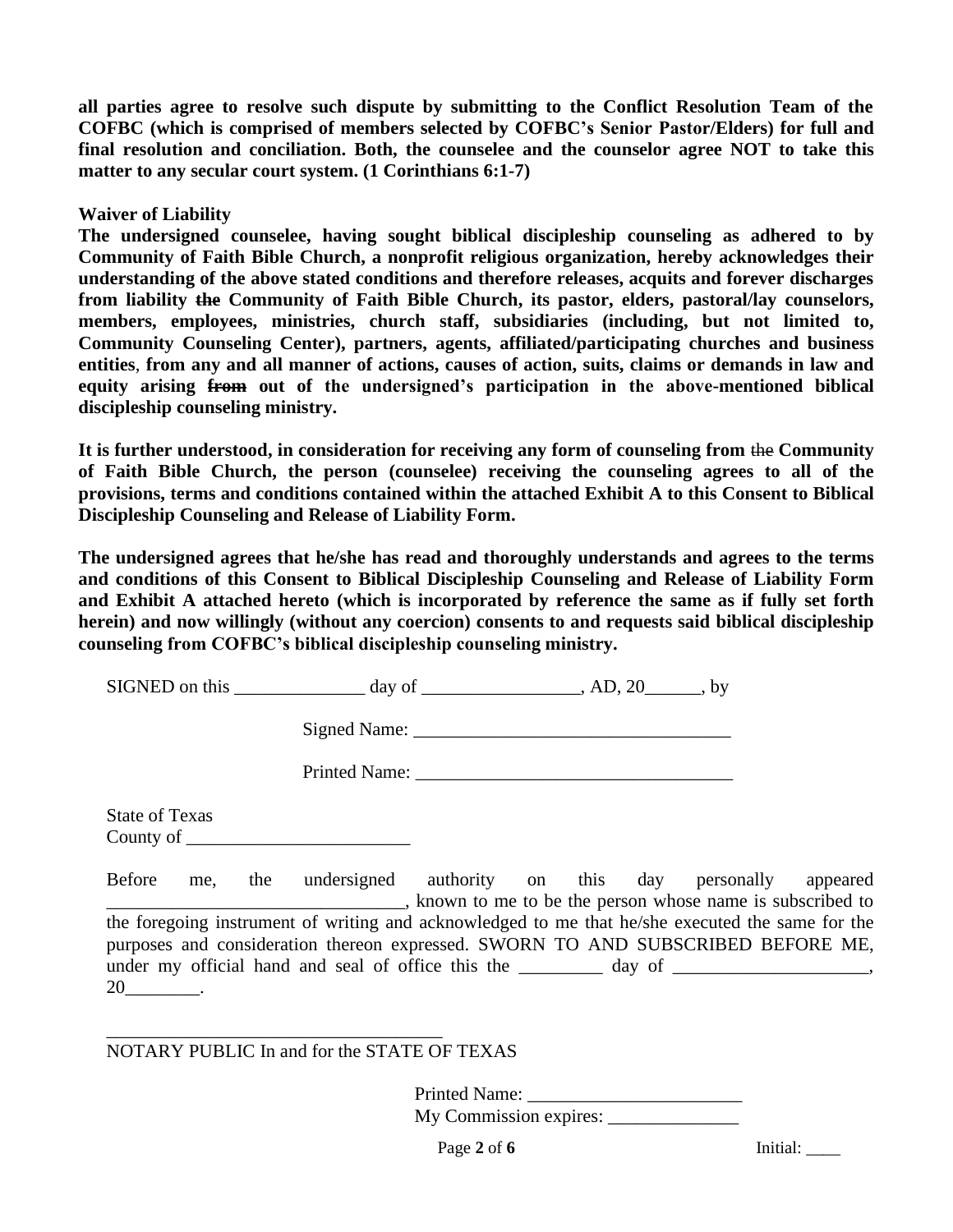# **EXHIBIT A**

Biblical counselors at Community of Faith Bible Church (COFBC) are available for a limited number of counseling cases. Our counselors (by design) are not certified by the State of Texas; however, each counselor is trained and supervised by other counselors. Additionally, COFBC counselors have had extensive training in biblical discipleship counseling and must meet various training requirements established by the Bible and the Director of the Ministry.

#### **Director of the Counseling Ministry**

Dr. Nicolas Ellen, the director of the ministry, is the Senior Pastor of COFBC. In addition to his pastoral and counseling ministries at COFBC, he teaches biblical counseling at the College of Biblical Studies in Houston, Texas in his role as Senior Professor of Biblical Counseling. He holds both a masters and Ph.D. in Biblical Counseling. He has also written numerous books on biblical discipleship counseling and carries on a national teaching ministry on the subject of biblical discipleship counseling.

#### **The Role of Scripture to the Counselor**

If you seek counseling from COFBC, we want you to know that all counseling will be conducted in accordance with the counselor's understanding of the Scriptures. All counseling will be biblically based, meaning that the Scriptures will be the authority in all cases. **COFBC does not subscribe to the teachings and methods of modern psychology or psychiatry, whether expressly secular or the result of any attempted integration with biblical principles. Our counselors do not follow the methods of trained or licensed psychotherapists or mental health professionals. Also, our policy is not to make referrals to such persons.**

If you (the counselee) are not sure that you will be interested in biblically-based counseling, you may first attend one or two sessions to discover what biblical discipleship counseling is like**. If you or the counselor determines that you (the counselee) are unwilling to use the Bible as the final authority for your life, future counseling sessions will be terminated.**

Additionally, each counseling session will conclude with the counselor assigning homework. If the counselee is unwilling to complete the assigned homework, future counseling sessions will be terminated until the assigned homework has been completed to the satisfaction of the counselor. **Any future sessions can be terminated by either party. However, if you (the counselee) are a member of COFBC, the Pastor and/or Elders will be notified of the reasons for termination of your counseling sessions and all By-Laws and/or policies of COFBC shall apply. If you are not a member of COFBC, please note that written correspondence will be sent to your church notifying them of the termination of your counseling sessions and the reasons for said termination.**

#### **Non-members of COFBC**

Please note that COFBC is committed to the spiritual health of its members, thus **counseling of COFBC members always takes precedence over all non-member related counseling services**.

If the counselee is a member in good standing with a church other than COFBC, the counselee is **required** to invite their Senior Pastor, Elder, or someone else in a leadership position from their local church to accompany them to the counseling sessions.

We recognize and respect the authority and the discipline of the counselee's church. However, if no one in a leadership position is available to attend counseling sessions with the counselee, COFBC's counselor,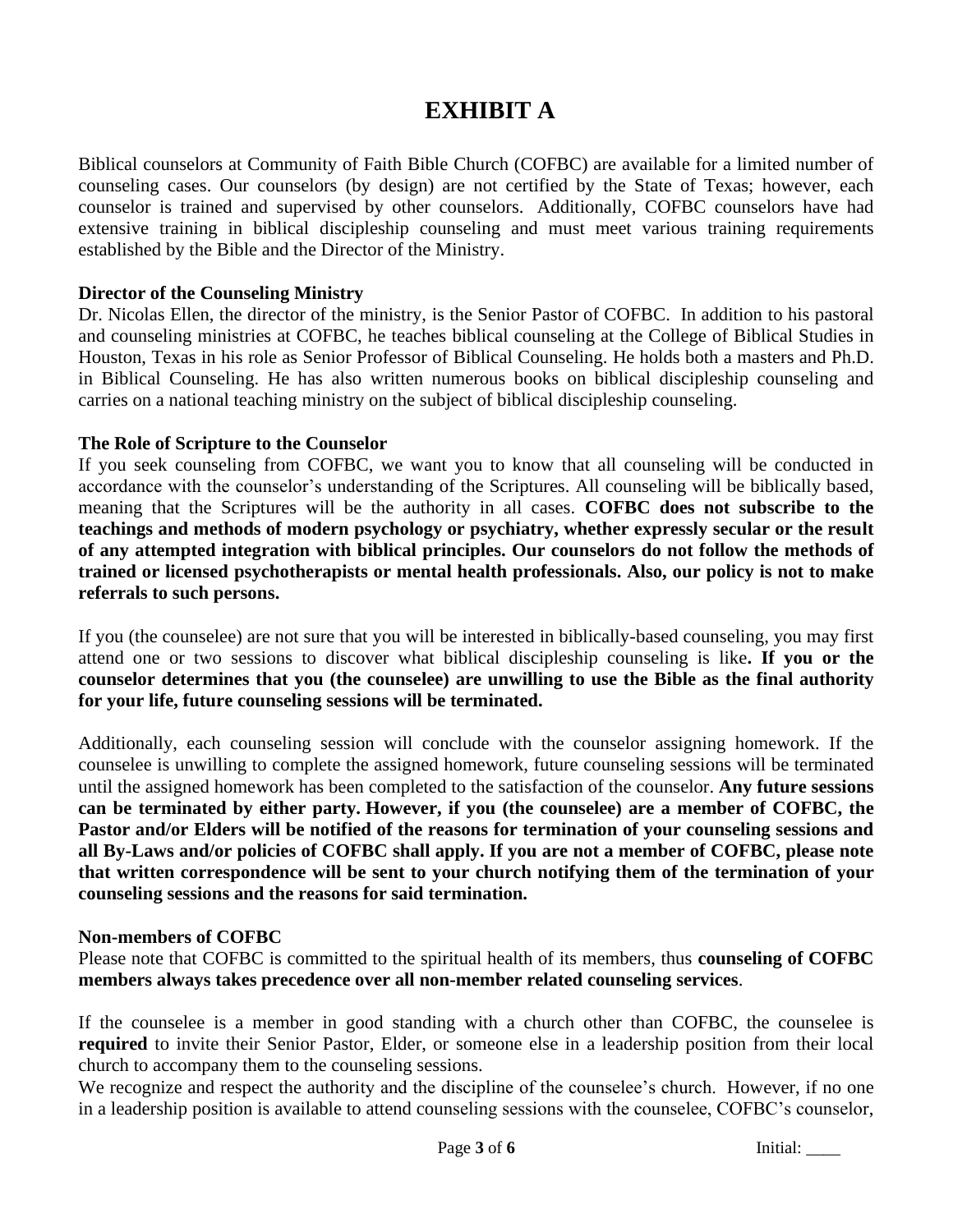after seeking guidance and approval from the Director of the Counseling Ministry, may decide to move forward with the counselee. However, the counselee **must** provide to the counselor a written letter from their Senior Pastor and/or Elder(s) authorizing him/her to attend counseling at COFBC. This letter must be signed and on the letterhead of the counselee's church. In addition, this letter **must** provide COFBC with the name and telephone number of the person in counselee's church who will serve as the counselee's accountability partner. We do this because we firmly believe in the leadership of your church, and we only want to come along side of them to offer assistance. Also, this will make transfer back to the pastoral care of the counselee's church much easier to affect.

Additionally, if the counselee is unable to bring someone in leadership with them, or to provide some form of accountability from their local congregation, COFBC may elect not to facilitate the counseling process. This is due to the fact that COFBC believes that the Senior Pastor/Elders are responsible for the spiritual well-being of their local congregation. Without the involvement or support of the Senior Pastor/Elders or someone in leadership from the counselee's church, COFBC would be assuming responsibility for counselee's spiritual well-being. Nevertheless, if the Director of the Counseling Ministry were to make a determination that extraordinary circumstances do exist which make this requirement unworkable, the Director of the Counseling Ministry may, at his sole discretion, elect to allow the counseling session to go forward in the absence of any approval or presence from the counselee's church leadership.

# **Non-member of a Church**

**If the counselee is currently not a member of a church, for reasons other than church discipline or unresolved sin matters, he/she will be required to attend Sunday services at COFBC while going through COFBC's counseling ministry.** For example, if the counselee is going to have 13 counseling sessions, then COFBC would expect that the counselee would attend COFBC for 13 weeks. After such time, COFBC will be happy to assist the counselee in finding a church home and, of course, the counselee is welcome to examine Community of Faith Bible Church as a possibility.

Our experience has been that for changes in people to be lasting, people need more than the help they receive in formal counseling. They need the total ministry of a church in which the preaching, teaching and fellowship are providing the same kind of help that is given in the counseling sessions. **If the counselee does not attend COFBC on a regular basis (i.e., Sunday services and weekly discipleship classes at least three (3) times a month), all future counseling sessions will be terminated.**

# **Confidentiality**

**Absolute confidentiality is not scriptural. In certain circumstances the Bible requires that facts be disclosed to select others (Matt. 18:15ff). In these areas we will follow the policy and procedures of COFBC. When your church leadership inquires about the status of your sessions, we will disclose to them the information that is necessary for them to effectively and biblically fulfill their responsibility to shepherd you.**

**BY LAW, there are certain situations in which information about individuals undergoing counseling may be released with or without their permission. These situations are as follows: (Romans 13:1-3)**

**1. Where it is proven that children are physically abused, sexually abused, or neglected.** If in the course of counseling, the counselor suspects that a minor child has been physically or sexually abused, the counselor will immediately consult with another counselor and/or COFBC elder who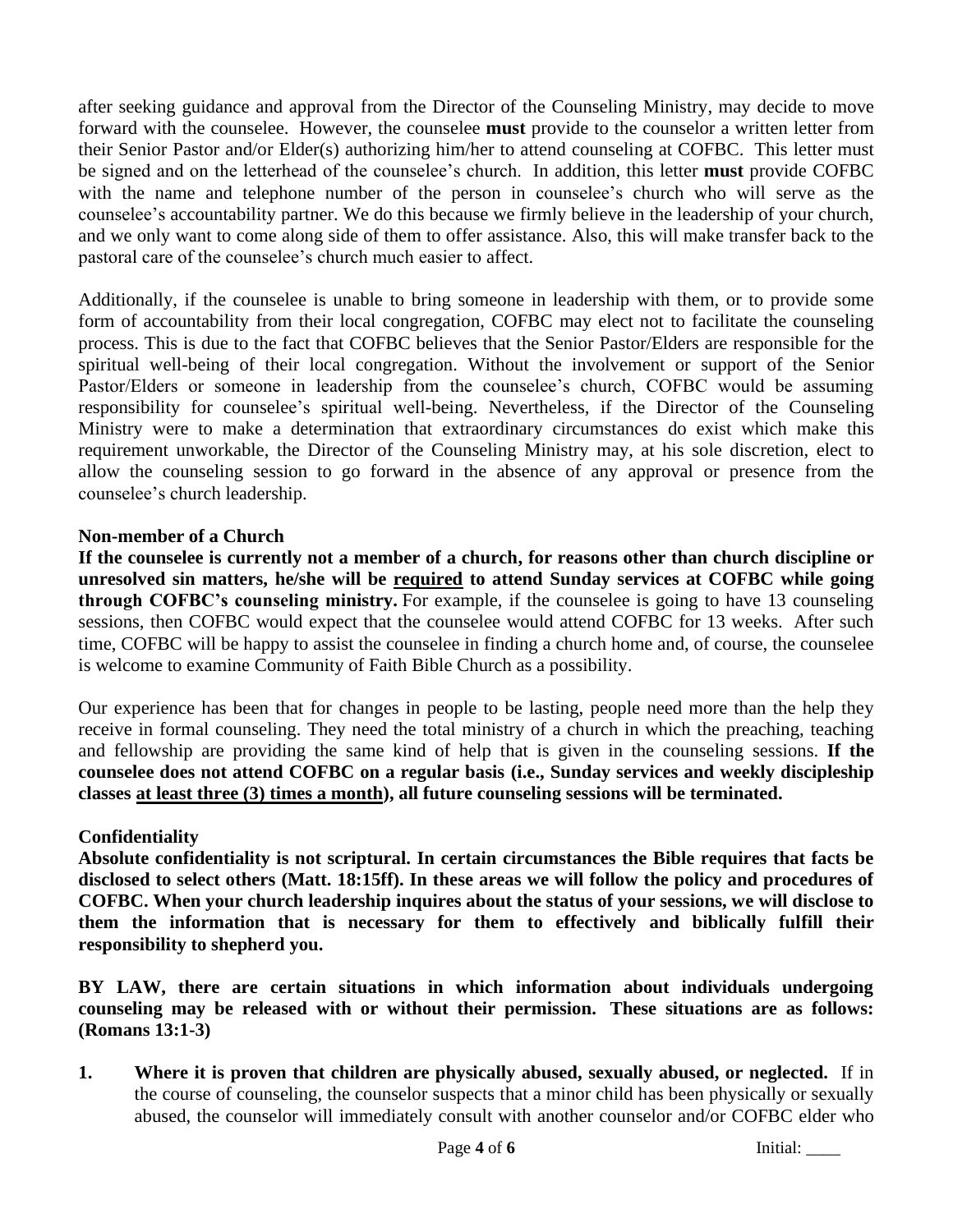will assist with the assessment of the situation. However, if it is determined that a child is in imminent danger of being abused, the counselor will contact the appropriate legal authorities without employing the above consultation process.

- **2. In emergency situations where there may be proven danger to the counselee or others, as with homicide or suicide, confidentiality may be broken.**
- **3. If a court of law issues a legitimate subpoena relating to a child abuse case, we are required by law to provide the information specifically described in the subpoena.**
- **4. If an unreported life-threatening felony has been committed, we are required by law to report it to the police.**

### **Other situations where it may become necessary to reveal otherwise confidential information include, but are not limited to, the following:**

- 1. When a counselee refuses to renounce/discontinue a particular sin, it may become necessary to seek the assistance of others in the church to encourage repentance and reconciliation in accordance with the Scriptures (cf. Proverbs 15:22, 24:11; Matthew 18:15-20). In such cases, only such information as is necessary to deal with the particular sin will be revealed. Further, said information will only be revealed to those biblically required to be involved. To that end, it may become necessary to contact the pastor and/or other elders from a counselee's home church. Additionally, should your church leadership inquire, we will disclose to them the information they need to effectively and biblically fulfill their responsibility to shepherd you.
- 2. Counselors, uncertain as to how a particular issue should be addressed, may reveal necessary information to and seek assistance from another counselor, elder, or COFBC Biblical Counseling volunteer. This consultation will be held in the same level of confidence as your sessions. This may involve issues such as: A. Church discipline matters. B. Seeking wise biblical counsel to help address a specific matter in an appreciate way. C. Reporting to other leaders on the status of biblical counseling when feasible and appropriate.
- 3. Training of other counselors to learn how to handle cases of the same nature.
- 4. If a counselee threatens to harm himself/herself or another person, it may be necessary to notify the proper legal authorities, family members, pastor(s), intended victim, or all the above. If the counselee makes such threats in the context of a counseling session, the counselor will upon receiving the information, consult with COFBC's Pastor and/or elder, if available, who will work with them to assess the situation and assist in making the appropriate notifications, if necessary.
- 5. If the counselor is privy to evidence that abuse or some other crime has been or is about to be committed, it may be necessary to reveal such to the legal authorities.
- 6. Observers, including but not limited to, biblical counseling students, may sit in on biblical counseling sessions either to assist in the biblical counseling process or for training purposes. All observers and biblical counselors agree to be bound by COFBC Biblical Counseling Confidentiality Agreement. Should they be found to be in violation of this agreement they may face expulsion from the COFBC Biblical Counseling ministry by the COFBC Pastor and/or elders.

# **COFBC Biblical Counseling does NOT hold the legal concepts of the priest/penitent, doctor/patient, psychotherapist/patient or counselor/counselee privileges.**

#### **At any time during the counseling, for reasons sufficient to himself/herself, the counselor – as also the counselee shall have the option of terminating counseling.**